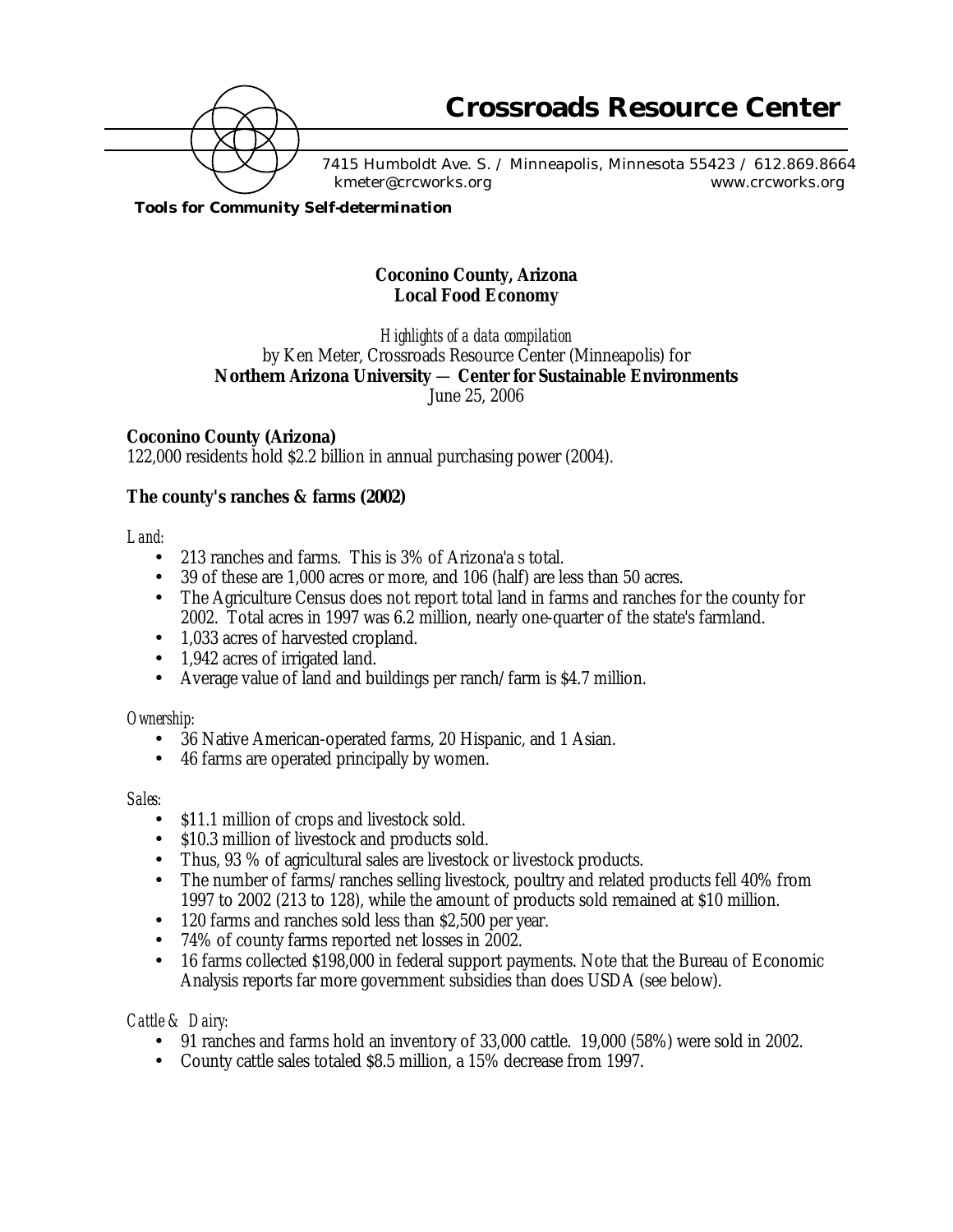- 6,700 cattle weighing less than 500 pounds were sold by county ranchers. This is 55% of total cattle sold.
- Coconino County sells 3% of the cattle sold in Arizona.
- The County's cattle inventory was 50,466 in 1997.
- 80% of Coconino County's cattle inventory lived on 14 ranches with 500 or more cattle.
- 25% of the county's cattle ranches raised fewer than 10 animals.
- 3 farms raise milk cows.
- 15 farms produce 2,377 tons of forage crops (hay, etc.).

#### *Other livestock & animal products:*

- One farm sells hogs and pigs (There were 6 in 1997).
- 23 farms sell sheep and lambs.
- 22 farms sell poultry and eggs, selling a total of \$10,000 of products.
- There were 12 farms selling poultry in 1997.
- 21 farms sell 430 laying hens.
- 4 farms sell 66 broiler chickens.

*Vegetables & Melons (some farmers state that Ag Census data does not fully represent vegetable production):*

- 6 farms sell vegetables.
- 6 farms raise 4 acres of snap beans.
- 5 farms raise beets.
- 1 farm raises green onions.
- 1 farm raises chile peppers.
- 1 farm raises squash.
- 1 farm raises sweet corn.
- 5 farms raises tomatoes.

### *Fruits (some farmers state that Ag Census data does not fully represent fruit production):*

- The county has 17 farms with a total of 50 acres of orchards.
- 17 farms raise 36 acres of apples.
- 6 farms raise 4 acres of apricots.
- 1 farm raises figs.
- 1 farm raises grapes.
- 3 farms raise peaches.
- 1 farm raises pears.
- 5 farms raise plums.
- 5 farms raise almonds.
- 5 farms raise pecans.
- 1 farm raises watermelons.

#### *Grains:*

- 2 farms sell corn for grain.
- 2 farms sell soybeans.
- 4 farms sell oats for grain, a total of 2,444 bushels.

#### *Direct and organic sales:*

- Two farms sold organic foods (the Ag Census does not reveal how much was sold).
- 69 farms in Arizona sold \$3.4 million of organic food products.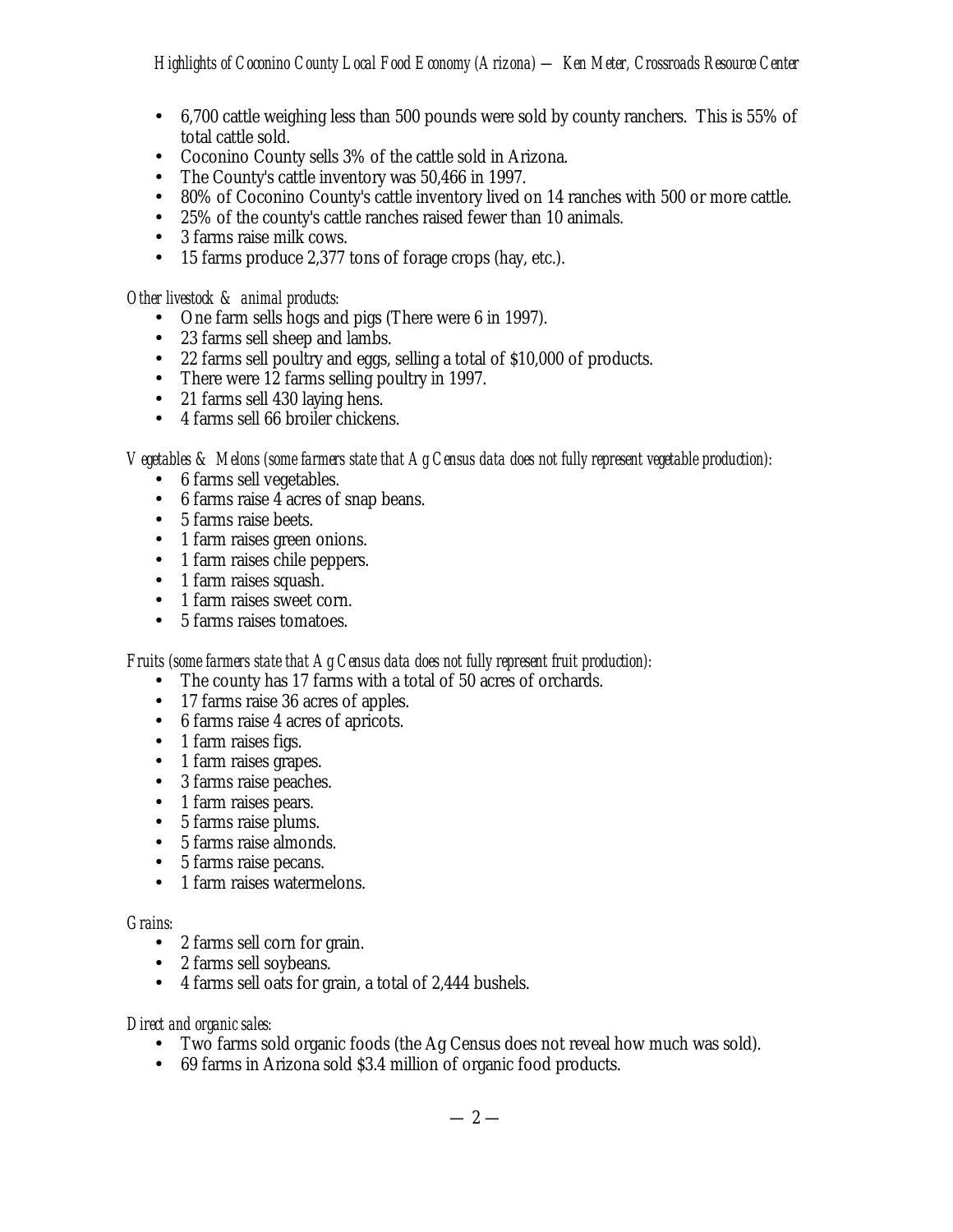• 24 farms sell \$53,000 of food directly to consumers. This is an increase of 33% in the number of farms (18 in 1997) and a doubling of direct sales from 1997 to 2002.

# *Ranking in Arizona:*

- Ranks first in Arizona in sales of sheep and lambs.
- Ranks third in Arizona in sales of goats.
- Ranks third in Arizona in acres of sod harvested.
- Ranks fifth in Arizona in acres of apples.

# **Balance of Cash Receipts and Production Costs (BEA):**

Coconino County ranchers and farmers sell \$5 million of food commodities per year (2002-2004 average), yet spend \$15 million to raise them, losing an average of \$10 million in production costs each year.

74 % of the county's farms and ranches lost money in 2002 (Ag Census). Producers have endured a total loss of \$51 million over the last 16 years, with only three years of positive cash flow selling crops and livestock. Coconino County farmers and ranchers earned \$12 million less from selling commodities in 1969 than they earned in 2004 (in 2004 dollars).

Farmers and ranchers earn another \$700,000 per year of farm-related income — primarily custom work, rental income — and collect another \$900,000 of federal supports, to help cover the costs of farming. (three-year average for 2002-2004). Note that the Bureau of Economic Analysis reports far more government payments than does USDA.

### **The county's consumers:**

Coconino County consumers spend \$250 million buying food each year, including \$150 million for home use. Most of this food is produced outside the region. Only \$53,000 of food products (0.5%) are sold by farmers directly to consumers.

### **Farm and food economy summary:**

Farmers lose \$10 million each year producing food commodities, and also spend \$6 million buying outside inputs, while consumers spend \$215 million buying food from outside. This is a total loss to the region of \$231 million of potential wealth *each year*. This loss amounts to 14 times the value of all food commodities raised in the region.

### **Coconino County: markets for food (2004):**

|                                     | millions        |
|-------------------------------------|-----------------|
| Meats, poultry, fish, and eggs      | S <sub>37</sub> |
| Fruits & vegetables                 | 26              |
| Cereals and bakery products         | 17              |
| Dairy products                      | 19              |
| "Other," incl. sweets, fats, & oils | 48              |